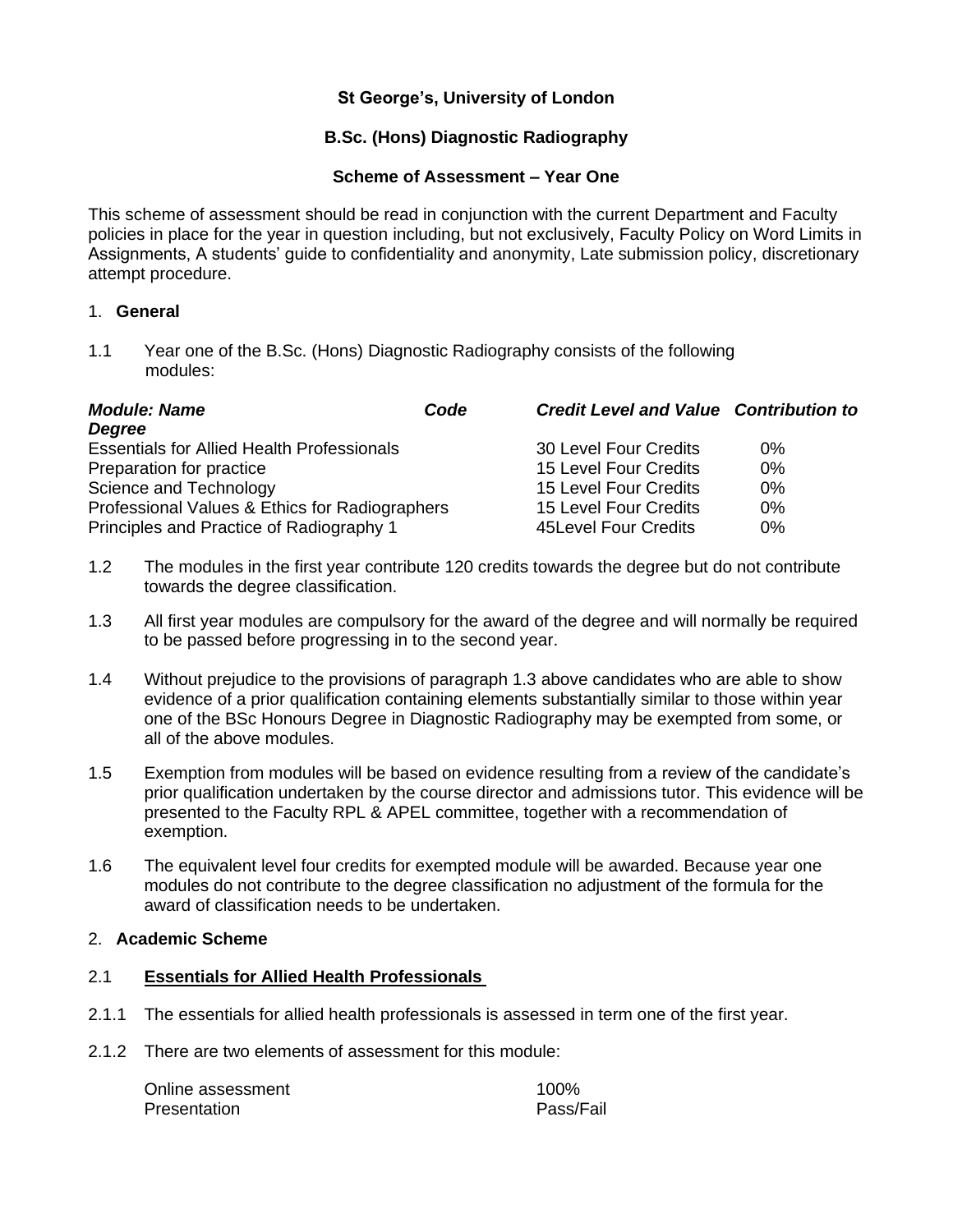- 2.1.3 Students must make a serious attempt at each of the elements of assessment.
- 2.1.4 Each element of assessment needs to be passed in order to achieve a pass for the module.

## 2.1.5 Online assessment

- 2.1.5.1 The examination will last one hour and consist of question types, e.g. multiple choice, single best answer, dropdown menus, selection and labelling type questions.
- 2.1.5.2 The questions will be devised by the course team, in consultation with internal and external examiners.
- 2.1.5.3 The examination will be sat under a candidate number provided for the purpose.
- 2.1.5.4 The examination papers will be automatically marked by "Canvas".
- 2.1.5.5 The candidate will be awarded a mark which shall be an integer in the range 0-100, the significance of which shall be as follows:

| <b>First Class</b>        |
|---------------------------|
| <b>Upper Second Class</b> |
| <b>Lower Second Class</b> |
| <b>Third Class</b>        |
| Fail                      |
| <b>Bad Fail</b>           |
|                           |

- 2.1.5.6 Candidates who achieve a mark of  $\geq$  40% for the examination will be deemed to have passed.
- 2.1.5.7 Candidates who achieve a mark of < 39% for the examination at the first attempt will be able to re-sit on one occasion by right.

## 2.1.6 Presentation

- 2.1.6.1 The production and delivery of the presentation will be a group activity, the group being the **C**ase **B**ased **L**earning group.
- 2.1.6.2 A case scenario will be provided to the CBL group and the group will be required to collaboratively prepare a presentation based on the case scenario. The contribution of each member of the group and the effectiveness of the group in achieving the task
- 2.1.6.3 The marking criteria and guidance will be provided in advance.
- 2.1.6.4 The format of the presentation is flexible but will be of 20 minutes duration, including questions, and must be agreed by the CBL tutor for the group in advance.
- 2.1.6.5 The presentation will be delivered in the presence of two examiners who will agree on a pass or fail for the presentation. If, for any reason, agreement cannot be reached the Chair of the Board, or their nominee, shall decide how the outcome is determined.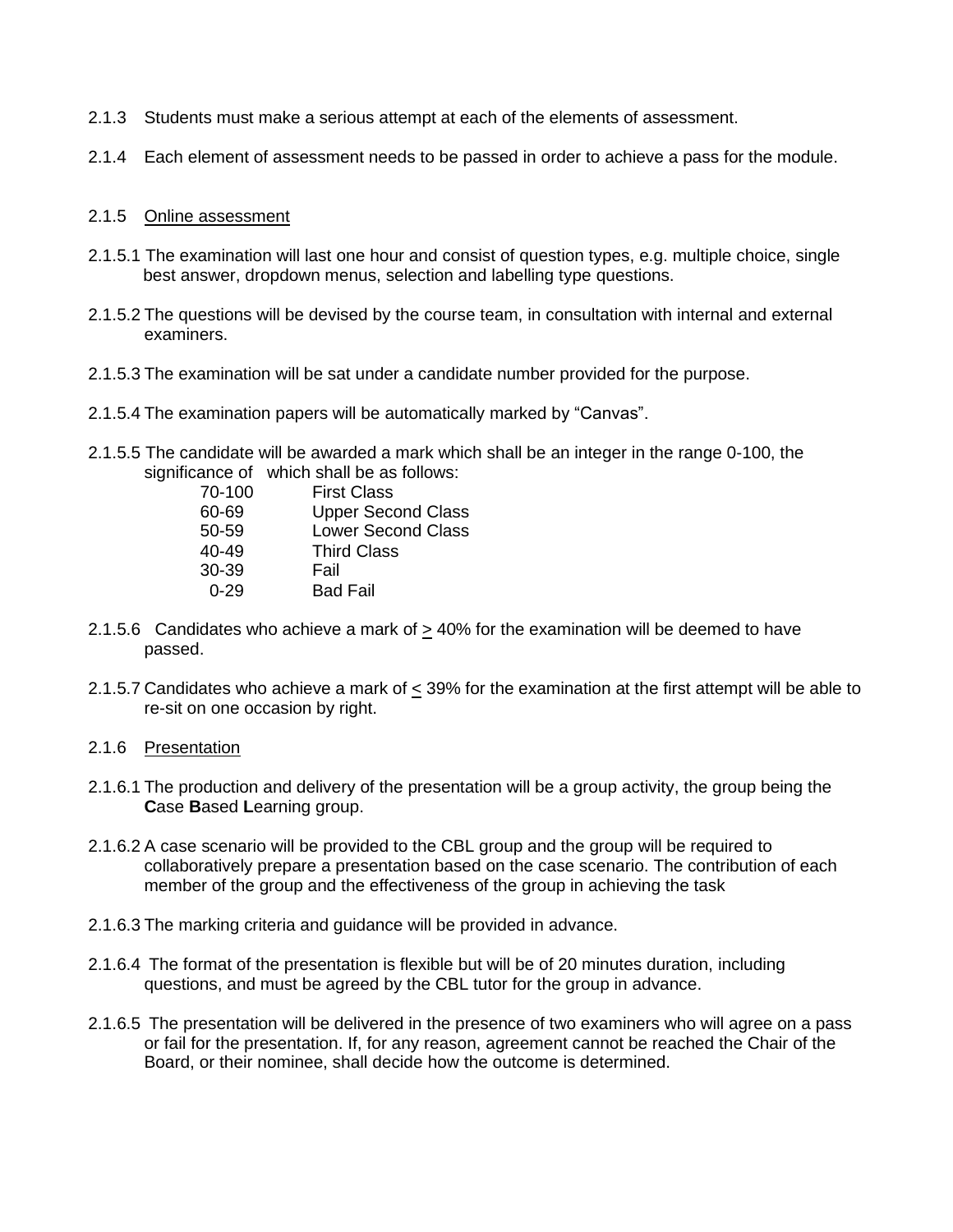- 2.1.6.6 Each candidate will be awarded a pass or fail dependent upon the quality of the presentation and their contribution to it.
- 2.1.6.7 Candidates who achieve a fail for the assessment at the first attempt will be able to re-submit on one occasion by right.
- 2.1.6.8 A candidate required to re-submit would have a substitute assessment and would write a short reflective summary of the presentation, their contribution and the effectiveness of the group in achieving the task. Marking criteria and guidance will be provided in advance.

### 2.1.7 Passing the Module

- 2.1.7.1 Candidates who achieve a mark of  $\geq 40\%$  for the examination and a pass for the presentation will be deemed to have passed the module.
- 2.1.7.2 Candidates who achieve a mark of < 39% for the examination, and/or a fail for the presentation at the first attempt will be able to re-sit/resubmit on one occasion by right.
- 2.1.7.3 When one or more elements have been re-sat/re-submitted then the module mark is normally limited to a maximum of 40%, unless there are extenuating circumstances.
- 2.1.7.4 All forms of reassessment shall normally be undertaken in August/September. Failure at reassessment will normally lead to termination of a student's registration.
- 2.1.7.5Failure at reassessment will normally lead to termination of a student's registration.
- 2.1.7.6 Notwithstanding the terms of paragraph 2.1.7.5 above, a Discretionary Panel appointed by the Senate shall have the discretion, where special circumstances are adduced, to allow a candidate a third and final attempt at any module or part thereof. Any second reassessment would be undertaken on the next occasion the assessment is held. Notwithstanding the terms of paragraph 2.1.7.5 above, the Board of Examiners shall have the discretion, where special circumstances are adduced, to allow a candidate to recommence the year of study at the end of which the failure occurred.

## 2.2 **Preparation for Practice**

- 2.2.1.1 Preparation for practice is assessed in term one of the first year.
- 2.2.1.2 There is one element of assessment for this module:

Online assessment 100%

#### 2.2.2 Online assessment

- 2.2.2.1 The examination will last one hour and a half hour and consist of question types, e.g. multiple choice, single best answer, dropdown menus, selection and labelling type questions. The examination will consist of 80 online questions all of which should be attempted.
- 2.2.2.2 The questions will be devised by the course team, in consultation with internal and external examiners.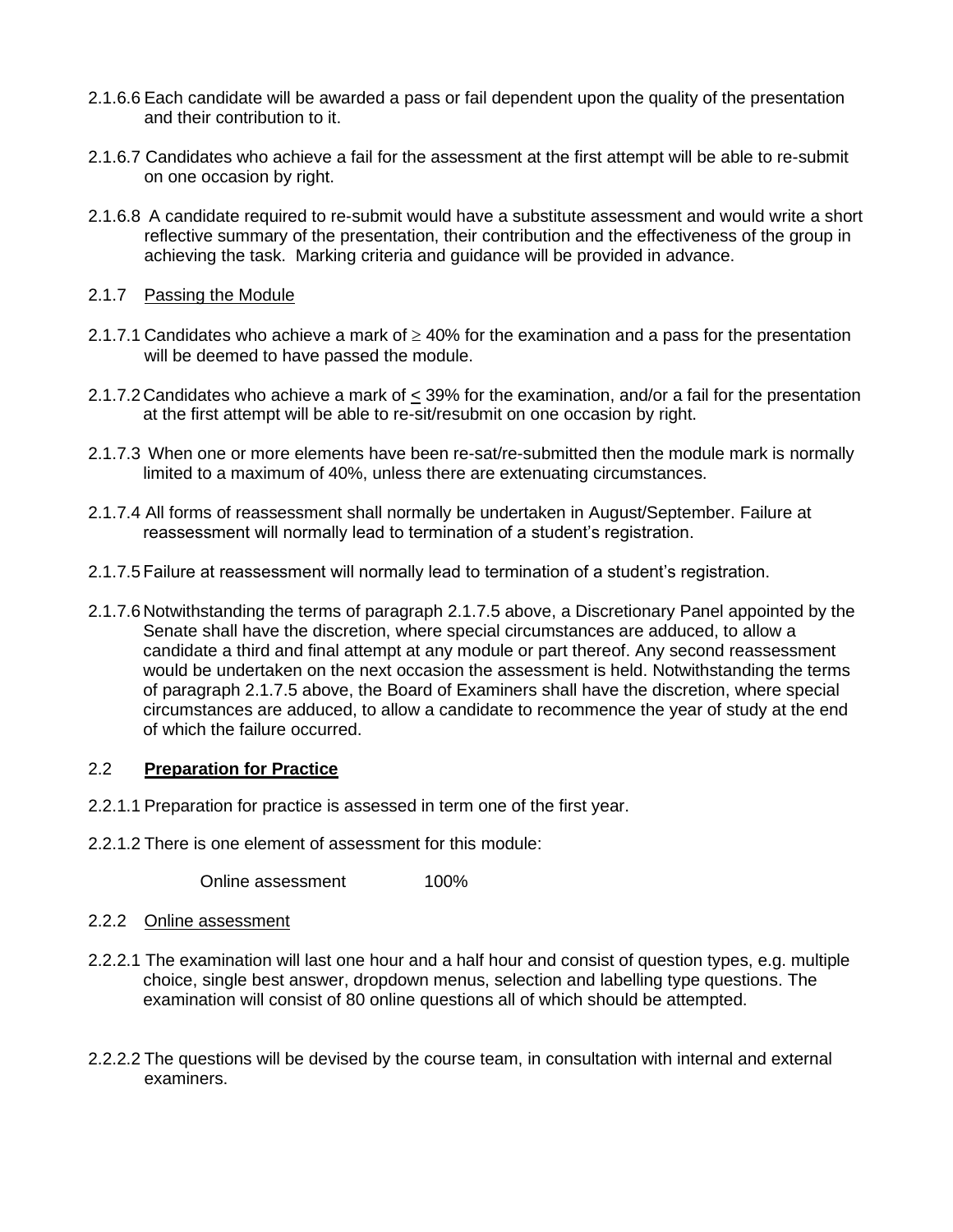2.2.2.3 The examination will be sat under a candidate number provided for the purpose.

2.2.2.4 Each question will be marked online and result in a percentage mark.

2.2.2.5 The candidate will be awarded a mark which shall be an integer in the range 0-100, the significance of which shall be as follows:

| 70-100    | <b>First Class</b>        |
|-----------|---------------------------|
| 60-70     | <b>Upper Second Class</b> |
| 50-60     | <b>Lower Second Class</b> |
| $40 - 50$ | <b>Third Class</b>        |
| $30-40$   | Fail                      |
| $0 - 29$  | <b>Bad Fail</b>           |
|           |                           |

- 2.2.2.6 Candidates who achieve a mark of  $\geq$  40% for the examination will be deemed to have passed.
- 2.2.2.7 Candidates who achieve a mark of < 39% for the examination at the first attempt will be able to re-sit on one occasion by right.
- 2.2.2.8 Candidates who achieve a mark of  $\geq$  40% for the examination will be deemed to have passed the module.
- 2.2.2.9 Candidates who achieve a mark of  $\leq$  39% for the examination at the first attempt will be able to re-sit on one occasion by right. Marks for re-sat assessments are normally limited to a maximum of 40%, unless there are extenuating circumstances.
- 2.2.2.10 All forms of reassessment shall normally be undertaken in August/September. Failure at reassessment will normally lead to termination of a student's registration.
- 2.2.2.11 Failure at reassessment will normally lead to termination of a student's registration.
- 2.2.2.12Notwithstanding the terms of paragraph 2.2.2.4 above, a Discretionary Panel appointed by the Senate shall have the discretion, where special circumstances are adduced, to allow a candidate a third and final attempt at any module or part thereof. Any second reassessment would be undertaken on the next occasion the assessment is held. Notwithstanding the terms of paragraph 2.2.2.4 above, the Board of Examiners shall have the discretion, where special circumstances are adduced, to allow a candidate to recommence the year of study at the end of which the failure occurred.

### 2.3 **Science and Technology**

- 2.3.1. Science and Technology is assessed in term two of the first year.
- 2.3.2 There is one element of assessment for this module:

Online assessment 100%

## 2.3.2 Online assessment

2.3.2.1 The examination will last 90 minutes and consist of 60 question types to include eg multiple choice, single best answer, dropdown menus, selection and labelling type questions.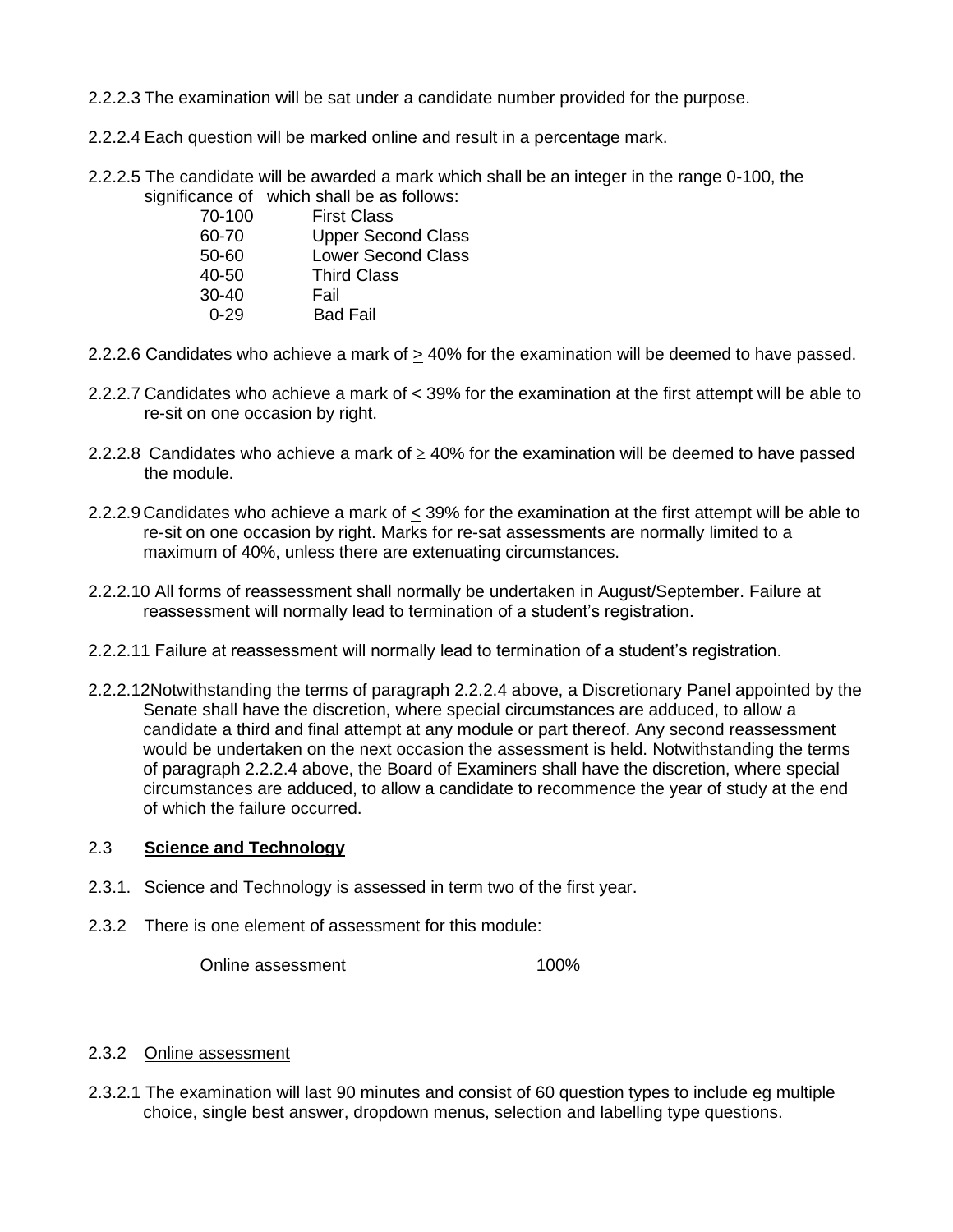- 2.3.2.2 The questions will be devised by the course team, in consultation with internal and external examiners.
- 2.3.2.3 The examination will be sat under a candidate number provided for the purpose.
- 2.3.2.4 Each question will be marked online and result in a percentage mark.
- 2.3.2.5 The candidate will be awarded a mark which shall be in the range 0-100, the significance of which shall be as follows:

| 70-100    | <b>First Class</b>        |
|-----------|---------------------------|
| 60-71     | <b>Upper Second Class</b> |
| $50 - 61$ | <b>Lower Second Class</b> |
| $40 - 51$ | <b>Third Class</b>        |
| 30-39     | Fail                      |
| በ-29      | <b>Bad Fail</b>           |

- 2.3.2.6 Candidates who achieve a mark of  $\geq$  40% for the examination will be deemed to have passed the module.
- 2.3.2.7 Candidates who achieve a mark of < 39% for the examination at the first attempt will be able to re-sit on one occasion by right.
- 2.3.2.8 The percentage mark arrived at for the examination will be calculated to the nearest whole number.
- 2.3.2.9 All forms of reassessment shall normally be undertaken in August/September. Failure at reassessment will normally lead to termination of a student's registration.
- 2.3.2.10Notwithstanding the terms of paragraph 2.3.2.9 above, a Discretionary Panel appointed by the Senate shall have the discretion, where special circumstances are adduced, to allow a candidate a third and final attempt at any module or part thereof. Any second reassessment would be undertaken on the next occasion the assessment is held. Notwithstanding the terms of paragraph 2.3.2.9 above, the Board of Examiners shall have the discretion, where special circumstances are adduced, to allow a candidate to recommence the year of study at the end of which the failure occurred.

## 2.4 **Professional Values & Ethics for Radiographers**

- 2.4.1.1 Professional values & ethics for radiographers is assessed in term two of the first year.
- 2.4.1.2 There is one element of assessment for this module:

Critical Review (2000 words) 100% of marks

#### 2.4.2 Critical Review

2.4.2.1 The candidates will be provided with a number of critical incidents to reflect upon, review and analyse with regards to the antecedence, behaviour and consequences in order to analysing how and why each may have occurred and how they could have been better responded to.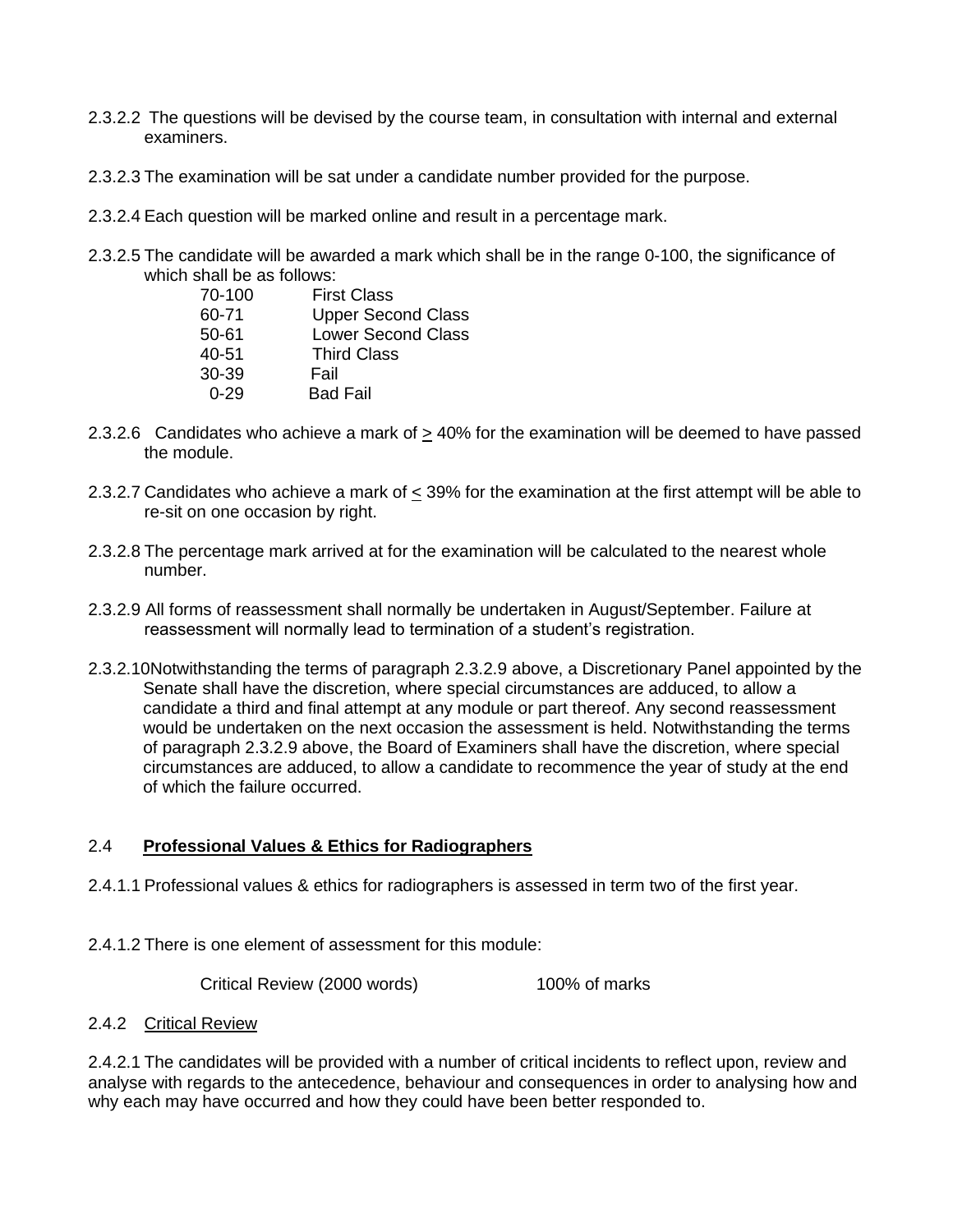2.4.2.2 The critical review will be submitted under a candidate number provided for the purpose.

2.4.2.3 The critical review will be marked in detail by one examiner and moderated by a second examiner who will review all work. The two examiners will agree an overall mark. If, for any reason, agreement cannot be reached the Chair of the Board, or their nominee, shall decide how the overall mark is determined.

2.4.2.4 The candidate will be awarded a mark which shall be an integer in the range 0-100, the significance of which shall be as follows:

| 70-100    | <b>First Class</b>        |
|-----------|---------------------------|
| 60-69     | <b>Upper Second Class</b> |
| 50-59     | <b>Lower Second Class</b> |
| $40 - 49$ | <b>Third Class</b>        |
| $30-39$   | Fail                      |
| በ-29      | <b>Bad Fail</b>           |

- 2.4.2.5 Candidates who achieve a mark of  $\geq$  40% for the essay will be deemed to have passed the essay.
- 2.4.2.6 Candidates who achieve a mark of  $\leq$  39% for the examination at the first attempt will be able to re-submit on one occasion by right.
- 2.4.2.7 The percentage mark arrived at for the assessment will be calculated to the nearest whole number
- 2.4.2.8 All forms of reassessment shall normally be undertaken in August/September. Failure at reassessment will normally lead to termination of a student's registration.
- 2.4.2.9 Notwithstanding the terms of paragraph 2.4.2.8 above, a Discretionary Panel appointed by the Senate shall have the discretion, where special circumstances are adduced, to allow a candidate a third and final attempt at any module or part thereof. Any second reassessment would be undertaken on the next occasion the assessment is held. Notwithstanding the terms of paragraph 2.4.2.8 above, the Board of Examiners shall have the discretion, where special circumstances are adduced, to allow a candidate to recommence the year of study at the end of which the failure occurred.

## 2.5 **Principles & Practice of Radiography 1**

- 2.5.1.1 Principles and practice of radiography 1 is assessed in term two of the first year.
- 2.5.1.2 There are three elements of assessment for this module:

Examination Online 60% of marks Objective Structured Clinical Examination 40% of marks Clinical portfolio Pass/Fail Each element needs to be passed (in its own right), no compensation between elements is allowed.

2.5.2 Examination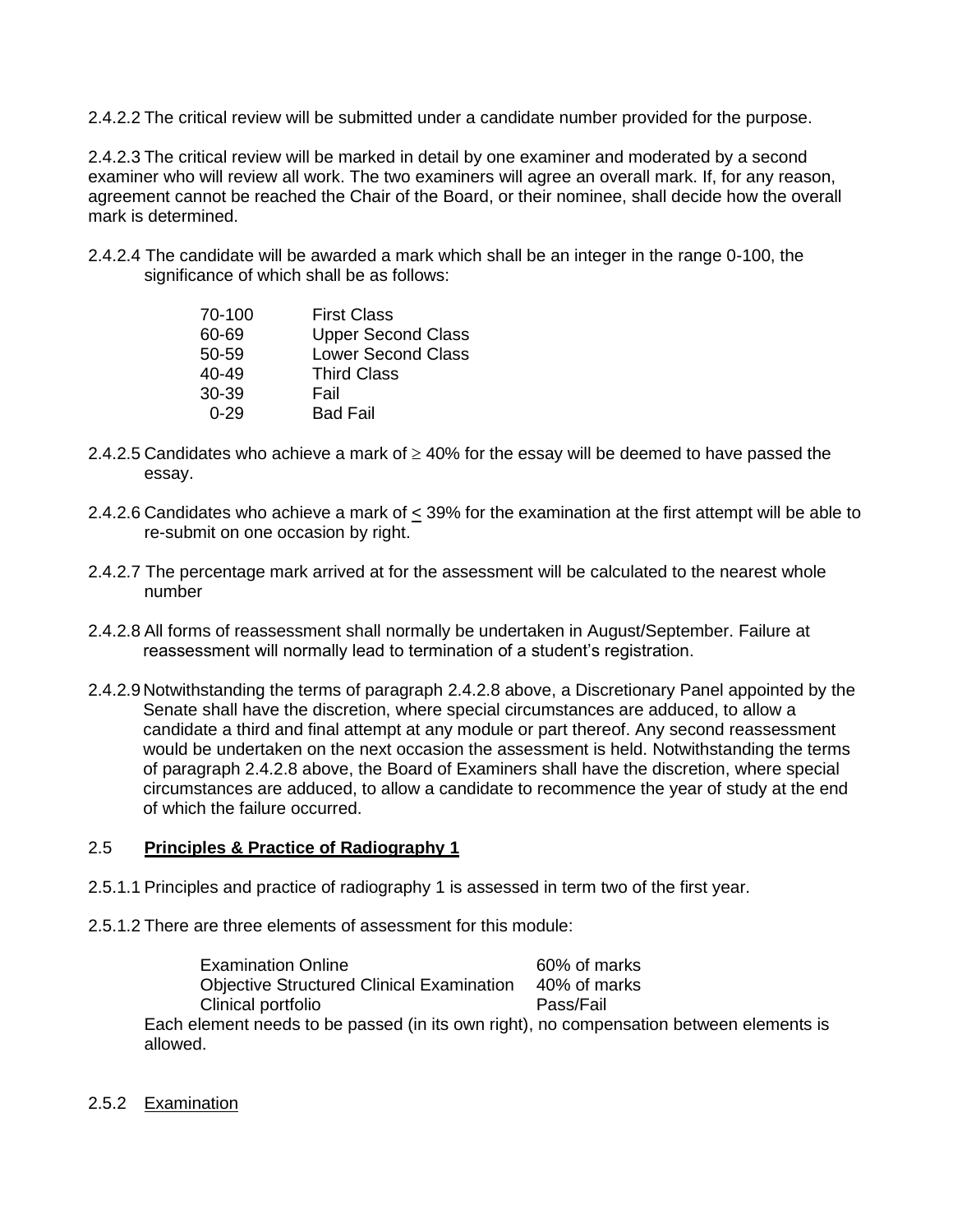- 2.5.2.1The examination will last two hours and consist of 80 online questions, based on case scenario(s), all of which should be attempted.
- 2.5.2.2 The questions will be devised by the course team, in consultation with internal and external examiners.
- 2.5.2.3 The Examination will be sat under a candidate number provided for the purpose.
- 2.5.2.4 Each question will be marked automatically online and result in a percentage mark.
- 2.5.2.5The candidate will be awarded a mark which shall be an integer in the range 0-100, the significance of which shall be as follows:

| <b>First Class</b>        |
|---------------------------|
| <b>Upper Second Class</b> |
| <b>Lower Second Class</b> |
| <b>Third Class</b>        |
| Fail                      |
| <b>Bad Fail</b>           |
|                           |

- 2.5.2.6Candidates who achieve a mark of  $\geq$  40% for the examination will be deemed to have passed the assessment element.
- 2.5.2.7 Candidates who achieve a mark of < 39% for the examination at the first attempt will be able to re-sit on one occasion by right.
- 2.5.2.8 The percentage mark arrived at for the examination will be multiplied by 0.6 for the purpose of determining its contribution to the final aggregated mark for this module. Marks will be calculated to one decimal place, 0.05 being rounded up
- 2.5.3. Objective Structured Clinical Examination [OSCE]
- 2.5.3.1 This will be a multiple station OSCE of no more than 6 stations and last no longer that 30 minutes.
- 2.5.3.2 The stations will be devised by the course team, in consultation with internal and external examiners.
- 2.5.3.3The OSCE will be marked using an objective pro forma.
- 2.5.3.4 The mark for each station will be added together and a percentage derived.
- 2.5.3.5 Should dangerous practice be identified in any station the mark for that station will be zero irrespective of the candidate's performance during the rest of that station.
- 2.5.3.6The candidate will be awarded a mark which shall be an integer in the range 0-100, the significance of which shall be as follows:

70-100 First Class 60-69 Upper Second Class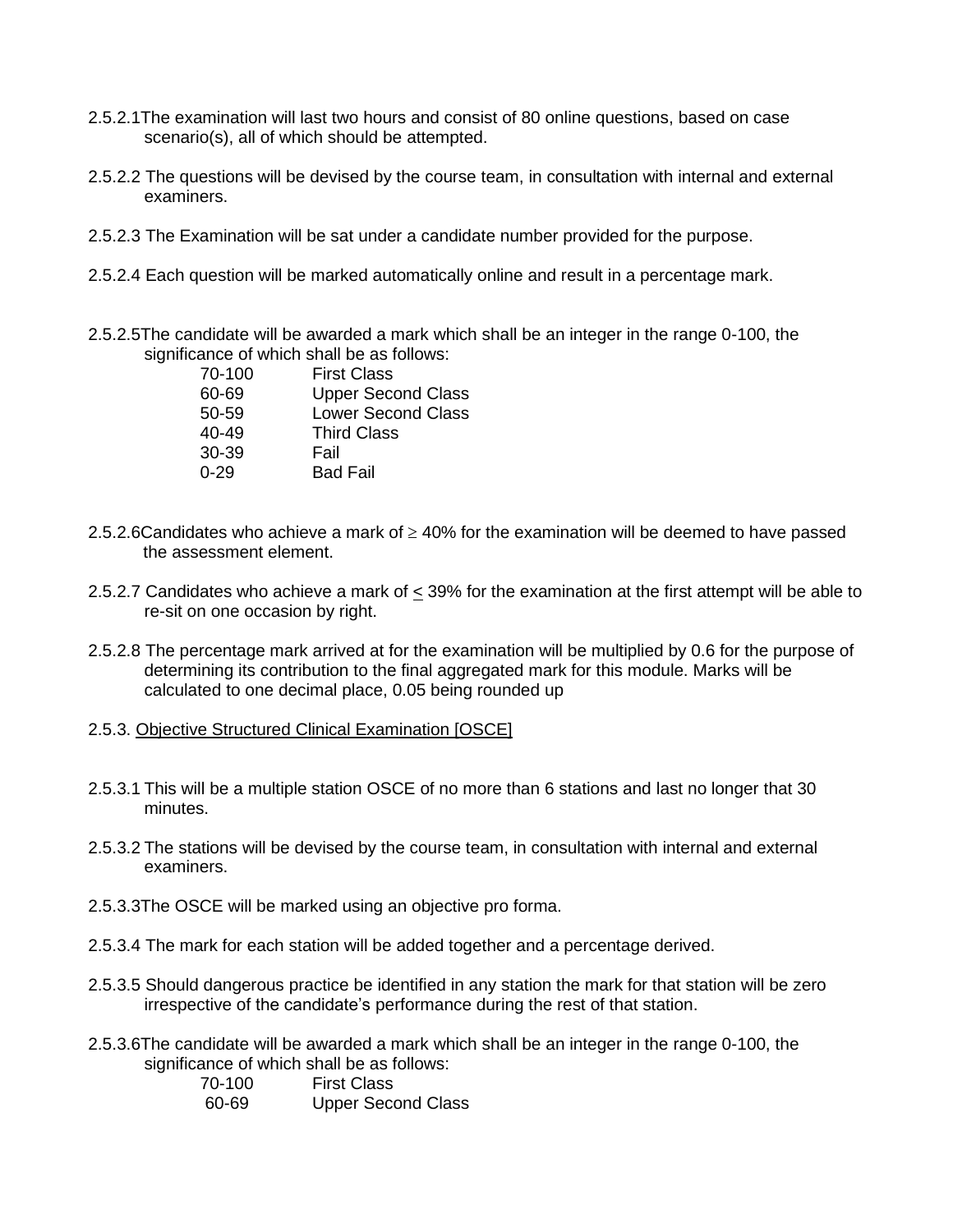| 50-59    | <b>Lower Second Class</b> |
|----------|---------------------------|
| 40-49    | <b>Third Class</b>        |
| 30-39    | Fail                      |
| $0 - 29$ | <b>Bad Fail</b>           |

- 2.5.3.7 Candidates who achieve a mark of  $\geq$  40% for the OSCE examination will be deemed to have passed the assessment element.
- 2.5.3.8 Candidates who achieve a mark of < 39% for the OSCE examination at the first attempt will be able to re-sit on one occasion by right.
- 2.5.3.9 The percentage mark arrived at for the OSCE examination will be multiplied by 0.4 for the purpose of determining its contribution to the final aggregated mark for this module. Marks will be calculated to one decimal place, 0.05 being rounded up

### 2.5.4 Clinical portfolio

- 2.5.4.1 The Clinical Portfolio is a Pass/Fail element and depends on the student's fulfilment of the learning outcomes. All of the components that constitute passing the clinical portfolio are outlined in the Clinical Competence and Practice module, however continued assessments of student achievement and attendance will be undertaken during this module
- 2.5.4.2 The assessed element of the portfolio will be decided by the module team, in consultation with the internal and external examiners and included in the module information provided to the student at the beginning of the module.
- 2.5.4.3 The assessed elements will include but not limited to; clinical attendance, key skills activities and e learning for health components.
- 2.5.4.4 A minimum attendance for the term of 90% physical attendance on clinical placement will be required to meet the attendance requirement as measured by the electronic portfolio system.
- 2.5.4.5 If the portfolio is deemed not to have met the pass criteria the candidate will be required to complete the outstanding elements. This may require an additional period of clinical experience or other equivalent activity which will be determined by the Chair of the Board or their nominee. The time scale will be stipulated to enable completion prior to the re-sit board to allow progression into the next year.

### 2.5.5 Passing the Module

2.5.5.1 The aggregated module mark will be arrived at by the addition of the marks awarded for the two elements as described in paragraphs 2.5.2.8 and 2.5.3.9 above, and these must be passed individually. This mark will be a percentage mark in the range 0-100, the significance of which shall be as follows:

| 70-100    | <b>First Class</b>        |
|-----------|---------------------------|
| 60-69     | <b>Upper Second Class</b> |
| 50-59     | <b>Lower Second Class</b> |
| $40 - 49$ | <b>Third Class</b>        |
| 30-39     | Fail                      |
| በ-29      | <b>Bad Fail</b>           |
|           |                           |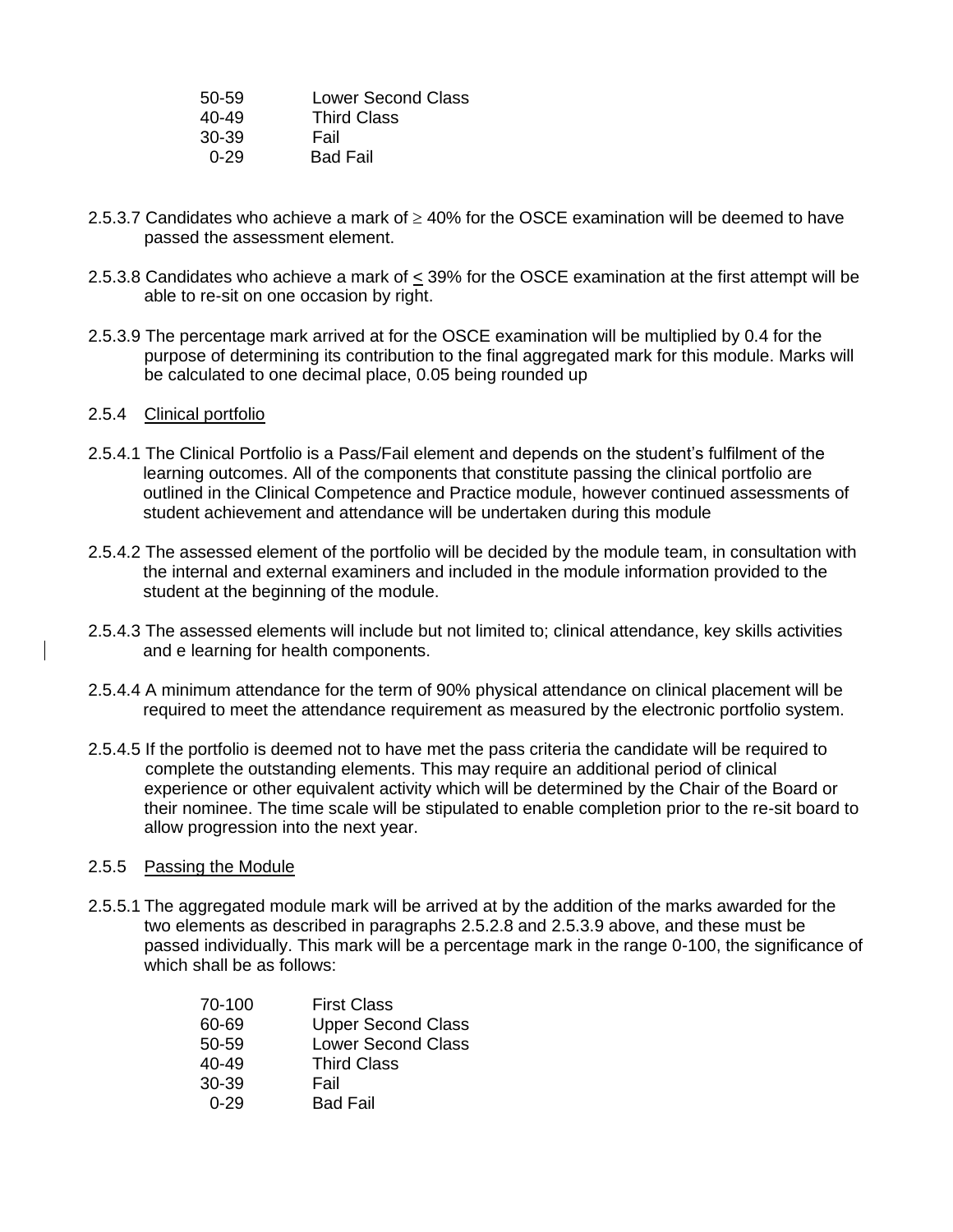Marks will be calculated to the nearest whole number with 0.5 being rounded up. In addition the portfolio must be of pass standard.

- 2.5.5.2 Candidates who achieve an aggregated module mark of  $\geq$  40%, has no elements with a mark < 40% and have a portfolio of pass standard will be deemed to have passed the module.
- 2.5.5.3 Candidates who achieve a total module mark of > 40% at the first attempt but have an element of < 39%, or failed the clinical portfolio, will be able to re-sit the failed element on one occasion by right.
- 2.5.5.4When one or more elements have been re-sat then the element mark is normally limited to a maximum of 40%, unless there are extenuating circumstances.
- 2.5.5.5 All forms of reassessment shall normally be undertaken in August/September. Failure at reassessment will normally lead to termination of a student's registration.
- 2.5.5.6 Notwithstanding the terms of paragraph 2.5.5.5 above, a Discretionary Panel appointed by the Senate shall have the discretion, where special circumstances are adduced, to allow a candidate a third and final attempt at any module or part thereof. Any second reassessment would be undertaken on the next occasion the assessment is held. Notwithstanding the terms of paragraph 2.5.6.5 above, the Board of Examiners shall have the discretion, where special circumstances are adduced, to allow a candidate to recommence the year of study at the end of which the failure occurred.

#### 3 **Progression to Year Two**

- 3.1 All modules should normally be passed in order to progress into year two of the programme.
- 3.2 Under exceptional circumstances, and with the agreement of the Board of Examiners, a candidate may enter the second year of the programme without successfully completing the coursework assessment (not examination nor clinical) of not more than one year one module.
- 3.3 This progression would be conditional on the successful completion of the outstanding element by a date specified by the Board of Examiners.
- 3.4 The submission date for any outstanding course work assessment will be decided by the Board of Examiners or their nominee.
- 3.5 Where the candidate has the coursework of more than one module outstanding, or any examination, then they will be prevented from progressing until they successfully complete all the outstanding elements of assessment.
- 3.6 Where these elements are awaiting a second re-assessment the candidate will be required to re-enter the programme the following academic year.

#### **4 Candidates Recommencing the Year of Study**

4.1 When a year of study is recommenced any marks previously achieved by the candidate (including any marks at or above the pass mark) for that year will normally be disregarded.